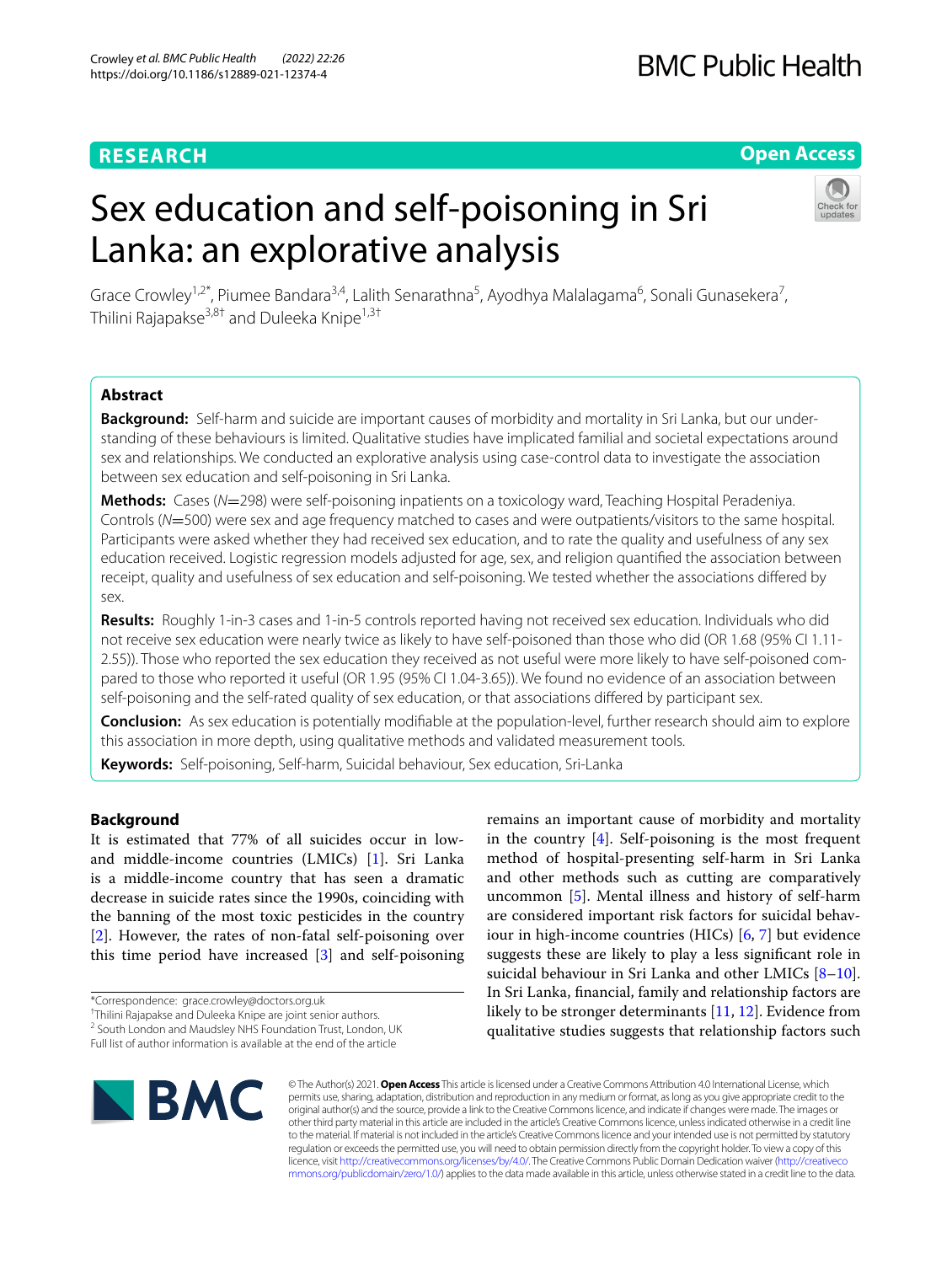as unwanted pregnancies, love afairs, unhappy sexual relationships and sexual assault are frequently implicated in suicide attempts [\[12](#page-9-10)]. Self-harm among young women has been described as a form of "dialogue", sometimes as a way to register moral claims about themselves or others when judged to have engaged in socially unacceptable behaviour [\[13](#page-9-11)]. Conficts between parents and their children regarding sexual relationships have been identifed as potential triggers for suicidal behaviour, especially among young people who have engaged in behaviour perceived to bring shame upon themselves and their family [[12–](#page-9-10)[15](#page-9-12)]. Furthermore, it has been suggested that lesbian, gay, bisexual, transgender, queer  $+$  (LGBTQ+) individuals may be at increased risk of suicidal ideation  $[16]$  $[16]$ , as they remain highly stigmatised and criminalized in Sri Lanka, and are also likely to be seen as non-conforming of strict gender and heterosexual norms.

Strict gender norms around sexual behaviour exist for both men and women in Sri Lanka, however girls in particular are expected to conform to sexual modesty [\[17](#page-9-14)]. Premarital sex is widely condemned, and strong emphasis is placed on preserving the virginity of unmarried women and girls, meaning the movements of females are monitored to a great degree by their families [[14,](#page-9-15) [18](#page-9-16), [19](#page-9-17)]. Pregnancy out of wedlock, or even expressing knowledge of sex before marriage, may be sufficient to threaten the reputation of a woman and her family, and lead to consequences such as being ostracised from society, removal from the family home and consideration or attempt of suicide  $[17, 20-22]$  $[17, 20-22]$  $[17, 20-22]$  $[17, 20-22]$ . These strong ideas about respectability and virtue have been linked to 'suicide-like acts', especially among girls and young women  $[12-14]$  $[12-14]$ .

Anthropological work has provided insights into the cultural taboos surrounding relationships and sex in Sri Lanka [\[17](#page-9-14), [19\]](#page-9-17). Sex is a topic that is not openly discussed. Parents may feel embarrassed at the thought of teaching their children about sex, and think that teachers, doctors, peers or magazines are more appropriate sources of such information  $[19, 23]$  $[19, 23]$  $[19, 23]$  $[19, 23]$  $[19, 23]$ . The internet is an increasing source of sex education for children and young people across the world [[24\]](#page-10-1), and may be an invaluable source of information for those who are not able to talk openly about sex within their community. However, the availability of the internet remains an issue for many young people in Sri Lanka [\[25,](#page-10-2) [26](#page-10-3)], and it is likely that much of what young people learn about sex online is in the form of pornography as opposed to information on sexual health or healthy relationships. In an environment where sex is not openly discussed at home, and reliable information from the internet may not be available, delivering good quality sex education in schools becomes even more important. As Sri Lanka has one of the highest school enrolment rates in South Asia, there is an opportunity for widespread coverage [\[27](#page-10-4), [28\]](#page-10-5).

Traditionally, the main aims of sex education have been to prevent unwanted pregnancies and reduce sexually transmitted infections, but there is increasing evidence that sex education may have broader positive implications. A recent systematic review found that school-based sex education programmes have myriad benefts for the lives of children and young people, such as reduction in domestic violence, prevention of child sexual abuse and development of healthy relationships [[29](#page-10-6)]. However, to date there has been a lack of research examining possible associations between school-based sex education and suicidal ideation or behaviour. One study from the United States (US) found an association between LGBTQ+-inclusive sex education and reduced odds of reporting suicidal thoughts and plans among all youth  $[30]$  $[30]$ . The majority of sex education research originates from HICs, predominantly the US, and further work is needed to determine the breadth of benefts of school-based sex education in LMICs.

In keeping with greater understanding of the range of potential benefts of sex education, the World Health Organisation (WHO) promotes the concept of Comprehensive Sexuality Education (CSE) [[31\]](#page-10-8). In Sri Lanka, most of the key components of CSE are included in laws and policies [\[32](#page-10-9)] and sex education is part of the national secondary school curriculum [[24](#page-10-1)]. However, this does not necessarily translate into practice, and the sex education currently delivered largely consists of the anatomical and physiological components of reproduction, while neglecting important issues around relationships and gender rights. Sexual and reproductive health knowledge among adolescents has been identifed as poor [[26](#page-10-3), [33](#page-10-10), [34\]](#page-10-11). For example, a survey of 2020 pupils aged 16-19 years found that only 1 in 10 could correctly name a method of contraception [\[34](#page-10-11)]. Potential reasons for this are lack of teacher training and a sense of shyness or embarrassment among teachers [[35,](#page-10-12) [36\]](#page-10-13), refecting attitudes prevalent in society more generally. Furthermore, the belief that sex education will encourage sexual activity among young people is also common among both teachers and parents [[35\]](#page-10-12). This was demonstrated when a recent attempt by the Ministry of Education and the Ministry of Health to introduce a Grade 7 sex education textbook was met with public outrage [[37\]](#page-10-14).

Existing knowledge paints a picture of a milieu in which sex is tabooed, sexual behaviours impact profoundly on one's place in society, and sex and relationship issues have been implicated in acts of self-harm. Sex education is a modifable intervention that may be used to introduce young people to topics such as gender rights,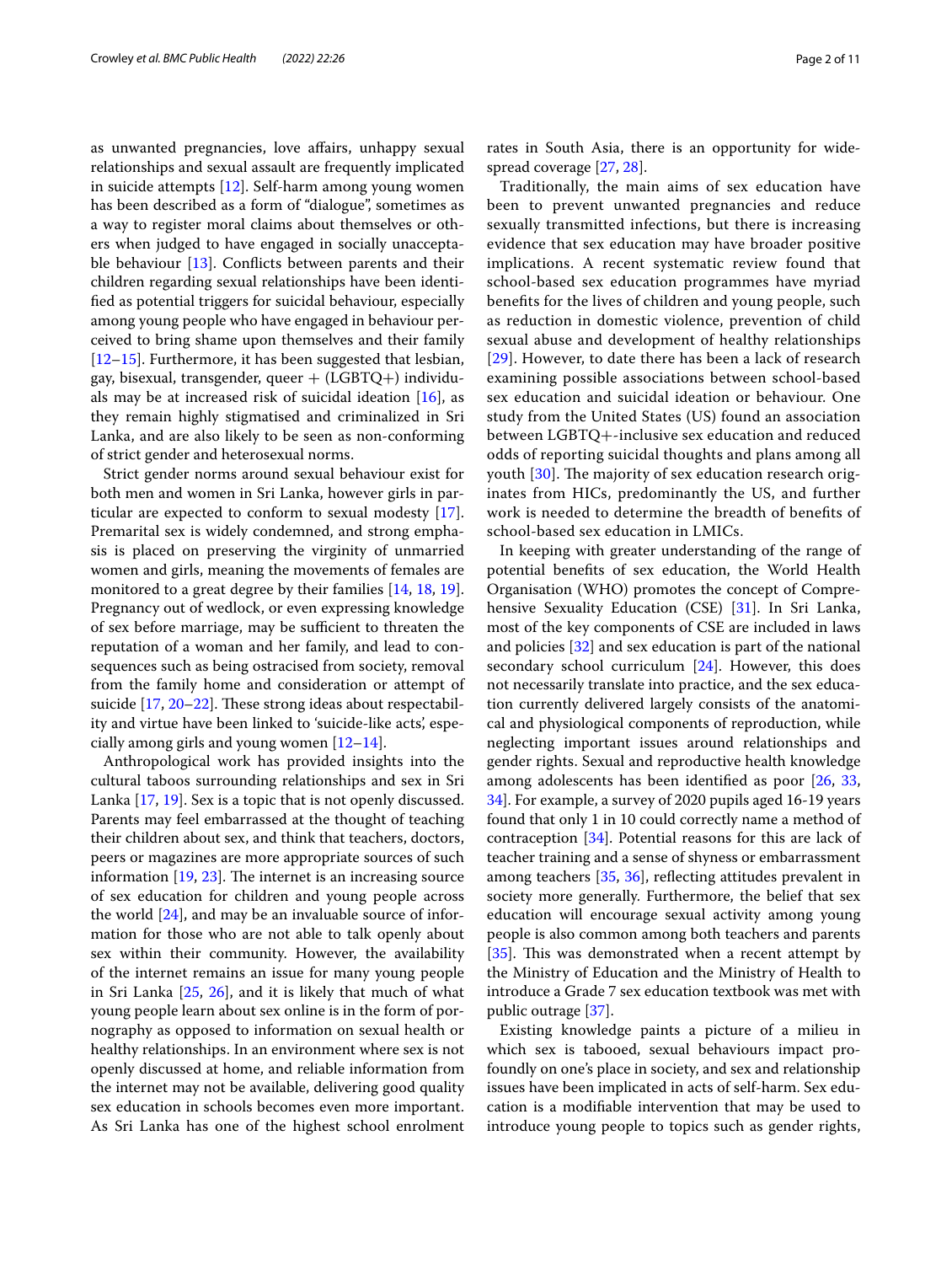healthy relationships and emotional wellbeing [\[31\]](#page-10-8). To our knowledge, no studies have formally explored the association between self-poisoning and sex education, in any context.

Our aim was to explore whether there is an association between sex education and self-poisoning in Sri Lanka. In this explorative study, we investigated whether individuals who self-poisoned were more likely to report: i) not receiving formal sex education, and that any sex education received was ii) poor quality and iii) not useful, compared to controls. We also tested to see whether any associations were stronger for females than males.

# **Methods**

# **Study design and setting**

This is a secondary analysis of data collected for a hospital-based case-control study that primarily sought to examine the association between self-poisoning and adverse childhood experiences in Sri Lanka. The protocol and results of the primary study have been published elsewhere [[38](#page-10-15), [39\]](#page-10-16).

Sri Lanka is an island in South Asia and has a school enrolment rate of close to  $100\%$   $[27]$ . The study took place in the district of Kandy which has a population of approximately 1.4 million [[40\]](#page-10-17). Demographics in the Kandy district closely refect those of the national population, with Sinhalese being the majority ethnicity (Kandy 74%, national 75%) and Buddhism the main religion (Kandy 73%, national 70%) [[40\]](#page-10-17).

#### **Participant recruitment**

Cases (*n*=298) were drawn from patients aged 18 years or over who were admitted to the Toxicology ward of the Teaching Hospital Peradeniya (THP) for the medical management of self-poisoning from  $18^{th}$  July -  $31^{st}$ December 2018. Controls were recruited using age and sex frequency matching. Hospital-based controls (*n*=526) were drawn from patients or visitors to the outpatient department or clinics of THP. Recruited outpatients presented with conditions that were unrelated to the outcome of interest of the study, such as cough, chest infection and hypertension. The study was designed as a hospital-based case-control study, however it was subsequently decided to recruit a community control series to address potential selection bias. Community controls (*n*=480) were recruited from 19th January - 2nd April 2019 by study researchers going door to door in 12 villages, which were randomly selected from a total of 159 within two divisional secretariat areas in Kandy district. Demographics of these villages were compared to 2017 census data to ensure community controls were similar to the source population in terms of sex, age and ethnicity.

Cases and controls were excluded from the study if they were: (i) physically unable or too unwell to participate and/or (ii) had a pre-existing diagnosis of intellectual disability or dementia. Controls were excluded if they reported a history of self-harm, regardless of the method/s used, time since last episode, or intent (hospital controls: *n*=26, 5%).

# **Data collection**

Data were collected during face-to-face, individual, structured interviews, which were conducted by trained interviewers in the participant's preferred language (Sinhala, Tamil or English). Interviews were conducted in a private setting to ensure confdentiality and participant safety. Interviewers used a standardised script for cases and controls and were trained to deliver the questions in a standardised manner. A protocol for ensuring participant safety was utilised, which included referral and support for participants who expressed suicidal thoughts and/or domestic violence (further details are provided here [\[38](#page-10-15)]).

# **Measures**

Information collected during the interviews included; demographics, family factors (including number of children), childhood adversity (using the Adverse Childhood Experiences international questionnaire, which included childhood sexual abuse [\[41](#page-10-18)]), domestic abuse (using the Humiliation, Afraid, Rape, Kick questionnaire [\[42\]](#page-10-19)), school connectedness and social capital. The schedule also included questions related to sex education, which were suggested by representatives of a family planning non-governmental organisation (NGO) following community consultation workshops  $[15]$  $[15]$ . The questions included *"Did you learn about sexual and reproductive health and rights in school or through another source?"* (yes/no), *"If through school, do you think the information you received was sufcient and was efectively delivered"* (yes/no) and *"Was the information useful to you?"* (yes/ no). These were labelled as "receipt", "quality" and "usefulness" of sex education, respectively. The quality and usefulness questions were re-coded separately into threepoint responses to include those who did not receive sex education, as follows; *"did not receive sex education", "poor quality/not useful sex education"* and *"good quality/ useful sex education".*

# **Statistical analysis**

A statistical analysis plan was published on the Open Science Framework prior to conducting the main analyses [[43](#page-10-20)]. Stata-15 was used for all statistical analyses [[44](#page-10-21)]. Consistent with previous analyses of this casecontrol study [[39,](#page-10-16) [45\]](#page-10-22), the primary analyses used the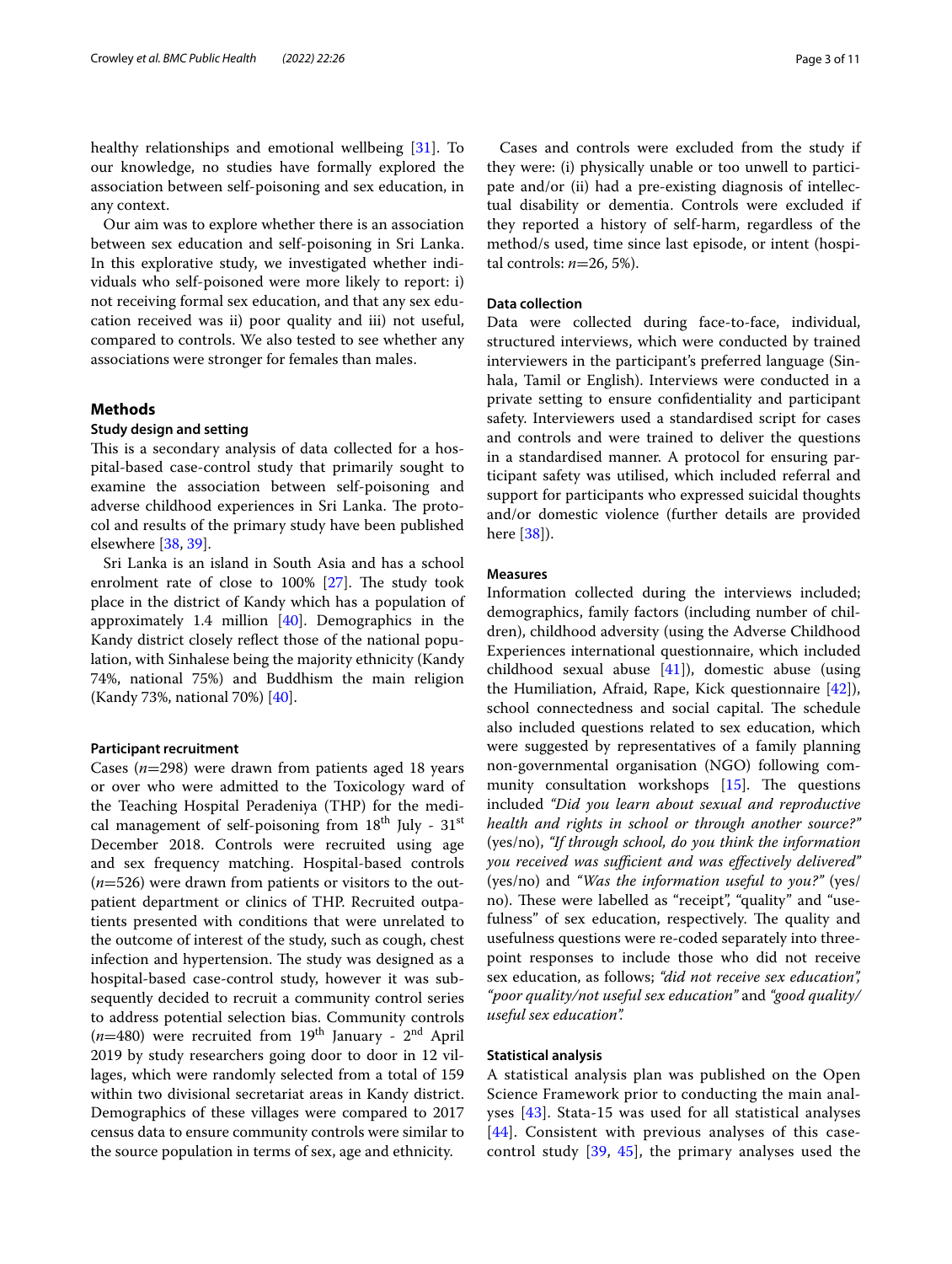hospital control series. A sensitivity analysis was performed using the community control series to establish whether there was selection bias in the hospital control series and is reported in the [Supplementary Tables](#page-8-0). The distribution of exposure variables (*receipt, quality and usefulness of sex education*) and confounders (*sex, age, religion, marital status* and *highest educational attainment of either parent)* was reported by case-control status. Religion was included in the models as a dichotomous variable to refect majority (Buddhist) and minority (non-Buddhist) religions.

Unconditional logistic regression was used to examine the associations between self-poisoning and the three main sex education exposures of interest (*receipt, quality and usefulness of sex education*). This differs from the original protocol where we specifed a matched analysis (i.e., conditional logistic regression). We deviated from the protocol to increase the statistical precision of the study without losing validity [\[46\]](#page-10-23). The hypothesised lowest-risk category in each variable was used as the reference group. Age- and sex-adjusted estimates (the equivalent of 'crude' associations for a matched casecontrol study) were reported in Supplementary Table [1](#page-8-0). Model 1 was adjusted for known confounders of the association between sex education and self-poisoning; *sex, age* and *religion*. This was the primary regression model that formed the basis of the study's conclusions. A second model (Model 2) was run, adjusting for the potential confounder of *highest educational attainment of either parent*, as well as the confounders in Model 1. Both models were then stratifed by sex and formally tested for interaction by adding an interaction term. We did not consider participants' educational attainment as a confounder as it was felt this would sit on the causal pathway, i.e., not receiving schooling would likely lead to lack of sex education in this context.

Two further variables were considered as potentially related to both sex education and self-poisoning (*perception of teachers' interest in them* and *perception of their parents' understanding of their concerns*). However, these were considered as potentially sitting on the causal pathway of this association, therefore we report the distribution in cases and controls but do not adjust for them in regression analyses.

Data were available on three further variables that were considered as potentially sitting on the causal pathway between sex education and self-poisoning; *number of children, past-year domestic violence* and *childhood sexual abu*se. A formal mediation analysis was not performed given the exploratory nature of this study. However, a table reporting the distribution of these variables stratifed by both receipt of sex education and case-control status was included in the [Supplementary](#page-8-0)  [Tables](#page-8-0), for comment in the discussion.

#### **Missing data**

Missing data were reported as numbers and percentages for all variables. Complete cases and controls were used for the logistic regression analyses, i.e., only those participants with no missing data were included. A sensitivity analysis was performed using all available data and is included in the [Supplementary Tables.](#page-8-0)

#### **Post‑hoc analysis**

As a post-hoc analysis, we also ftted a third regression model (Model 3) which adjusted for the confounders in Model 1 (age, sex and religion) plus marital status. This was decided following discussions between study authors, during which new background information came to light regarding an educational scheme in Sri Lanka for newly married couples that is coordinated by the divisional Medical Officer of Health departments [[47\]](#page-10-24). As the questions used to ascertain receipt and usefulness of sex education did not discriminate between sex education received at school or through another source, it was thought married participants may have reported on family planning/sex education received through this scheme when answering these questions.

# **Results**

In total, 298 cases of self-poisoning and 500 hospital controls were recruited. The distribution of demographics and other study variables among cases and controls are reported in Table [1.](#page-4-0) Among those who had self-poisoned, just over a third had not received any sex education (34.9% (95% CI 29.7-40.5)), compared to 21.6% (95% CI 18.2-25.4) of controls (Table [1\)](#page-4-0). A similar proportion of cases and controls who had received sex education reported it was good quality (cases: 43.4% (95% CI 37.8-49.0), controls: 45.2% (95% CI 40.9-49.6)). However, controls were more likely to rate the sex education they received as useful (72.4% (95% CI 68.3-76.1)) compared to cases (56.4% (95% CI 50.7-61.9)).

After removing 117 participants with missing data, 681 (236 cases, 445 controls) were included in the complete case analyses. The results of the primary multivariable logistic regression model (Model 1) are presented in Table [2.](#page-5-0) Unadjusted associations are presented in Supplementary Table [1](#page-8-0), as per best practice guidelines [\[48](#page-10-25)]. There was strong evidence to suggest that those who had not received any sex education were 68% more likely to have self-poisoned than those who had received sex education (OR  $1.68$  (95% CI 1.11-2.55)). There was no statistical evidence that those who had not received sex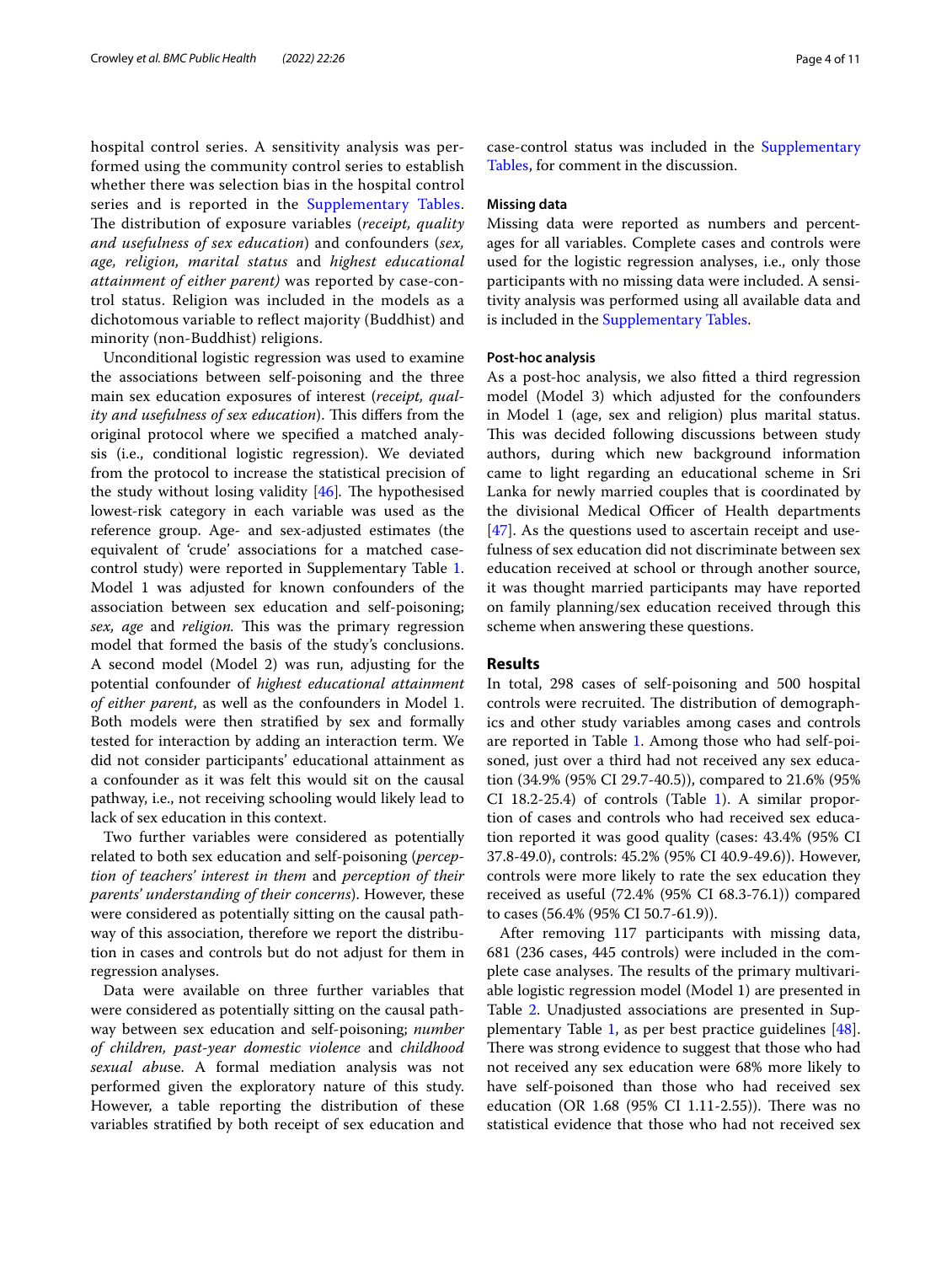# <span id="page-4-0"></span>**Table 1** Distribution of study variables among cases and controls (Total  $N = 798$ )

|                                                                                                               | Cases<br>n, % (95% CI)<br>$N = 298$ | <b>Hospital controls</b><br>n, % (95% CI)<br>$N = 500$ |
|---------------------------------------------------------------------------------------------------------------|-------------------------------------|--------------------------------------------------------|
| Sex                                                                                                           |                                     |                                                        |
| Male                                                                                                          | 142, 47.7 (42.0-53.3)               | 205, 41.0 (36.8-45.4)                                  |
| Female                                                                                                        | 156, 52.3 (46.7-58.0)               | 295, 59.0 (54.6-63.2)                                  |
| Missing                                                                                                       | 0, 0.0                              | 0, 0.0                                                 |
| Age                                                                                                           |                                     |                                                        |
| Median (IQR)                                                                                                  | 26.0 (21.0-37.0)                    | 26.0 (21.0-36.0)                                       |
| Missing                                                                                                       | 0, 0.0                              | 0, 0.0                                                 |
| Religion                                                                                                      |                                     |                                                        |
| Buddhist                                                                                                      | 225, 75.5 (70.3-80.1)               | 448, 89.6 (86.6-92.0)                                  |
| Hindu                                                                                                         | 35, 11.7 (8.5-15.9)                 | 17, 3.4 (2.1-5.4)                                      |
| Muslim                                                                                                        | 21, 7.0 (4.6-10.6)                  | 24, 4.8 (3.2-7.1)                                      |
| Christian                                                                                                     | 17, 5.7 (3.6-9.0)                   | 11, 2.2 (1.2-3.9)                                      |
| Missing                                                                                                       | 0, 0.0                              | 0, 0.0                                                 |
| Highest educational attainment from either parent                                                             |                                     |                                                        |
| No schooling                                                                                                  | 17, 5.7 (3.4-9.0)                   | 7, 1.4 (0.7-2.9)                                       |
| Completed grades 1-10                                                                                         | 105, 35.2 (30.0-40.8)               | 154, 30.8 (26.9-35.0)                                  |
| Passed O/L                                                                                                    | 56, 18.8 (14.7-23.6)                | 140, 28.0 (24.2-32.1)                                  |
| Passed A/L or completed university/postgraduate qualifications                                                | 61, 20.5 (16.3-24.4)                | 160, 32.0 (28.1-36.2)                                  |
| Missing                                                                                                       | 59, 19.8 (15.7-24.7)                | 39, 7.8 (5.7-10.5)                                     |
| <b>Marital status</b>                                                                                         |                                     |                                                        |
| Married/living with partner                                                                                   | 157, 52.7 (47.0-58.3)               | 234, 46.8 (42.5-51.2)                                  |
| Single                                                                                                        | 122, 40.9 (35.5-46.6)               | 257, 51.4 (47.0-55.8)                                  |
| Divorced/separated/widowed                                                                                    | 19, 6.4 (4.1-9.8)                   | 9, 1.8 (0.9-3.4)                                       |
| Missing                                                                                                       | 0, 0.0                              | 0, 0.0                                                 |
| Extent of agreement that teachers at school were interested in them and their life, not just their schoolwork |                                     |                                                        |
| Agree strongly                                                                                                | 162, 54.4 (48.7-59.9)               | 261, 52.2 (47.8-56.6)                                  |
| Agree somewhat                                                                                                | 41, 13.8 (10.3-13.2)                | 101, 20.2 (16.9-24.0)                                  |
| Neither agree/disagree                                                                                        | 35, 11.7 (8.5-15.9)                 | 44, 8.8 (6.6-11.6)                                     |
| Disagree somewhat                                                                                             | 23, 7.7 (5.2-11.4)                  | 29, 5.8 (4.1-8.2)                                      |
| Disagree strongly                                                                                             | 31, 10.4 (7.4-14.4)                 | 52, 10.4 (8.0-13.4)                                    |
| Missing                                                                                                       | 6, 2.0 (0.9-4.4)                    | 13, 2.6 (1.5-4.4)                                      |
| Extent to which parents/guardians understood their problems and worries during their first 18 years of life   |                                     |                                                        |
| Parents did understand their problems and worries                                                             | 27, 9.1 (6.3-12.9)                  | 8, 1.6 (0.8-3.2)                                       |
| Parents did not understand their problems and worries                                                         | 266, 89.3 (85.2-92.3)               | 488, 97.6 (95.8-98.6)                                  |
| Missing                                                                                                       | 5, 1.7 (0.7-4.0)                    | 4, 0.8 (0.3-2.1)                                       |
| Receipt of sex education                                                                                      |                                     |                                                        |
| Yes                                                                                                           | 191, 64.1 (58.5-69.3)               | 390, 78.0 (74.1-81.4)                                  |
| No                                                                                                            | 104, 34.9 (29.7-40.5)               | 108, 21.6 (18.2-25.4)                                  |
| Missing                                                                                                       | 3, 1.0 (0.3-3.1)                    | $2, 0.4 (0.1 - 1.6)$                                   |
| Quality of sex education received through school                                                              |                                     |                                                        |
| Good quality                                                                                                  | 129, 43.3 (37.8-49.0)               | 226, 45.2 (40.9-49.6)                                  |
| Poor quality                                                                                                  | 59, 19.8 (15.7-24.7)                | 149, 29.8 (25.9-34.0)                                  |
| No sex education                                                                                              | 104, 34.9 (29.7-40.5)               | 108, 21.6 (18.2-25.4)                                  |
| Missing                                                                                                       | 6, 2.0 (0.9-4.4)                    | 17, 3.4 (2.1-5.4)                                      |
| <b>Usefulness of sex education</b>                                                                            |                                     |                                                        |
| Useful                                                                                                        | 168, 56.4 (50.7-61.9)               | 362, 72.4 (68.3-76.1)                                  |
| Not useful                                                                                                    | 23, 7.7 (5.2-11.4)                  | 26, 5.2 (3.6-7.5)                                      |
| No sex education                                                                                              | 104, 34.9 (29.7-40.5)               | 108, 21.6 (18.2-25.4)                                  |
| Missing                                                                                                       | 3, 1.0 (0.3-3.1)                    |                                                        |

*CI* Confdence interval

*IQR* Interquartile range

*O/L* Ordinary level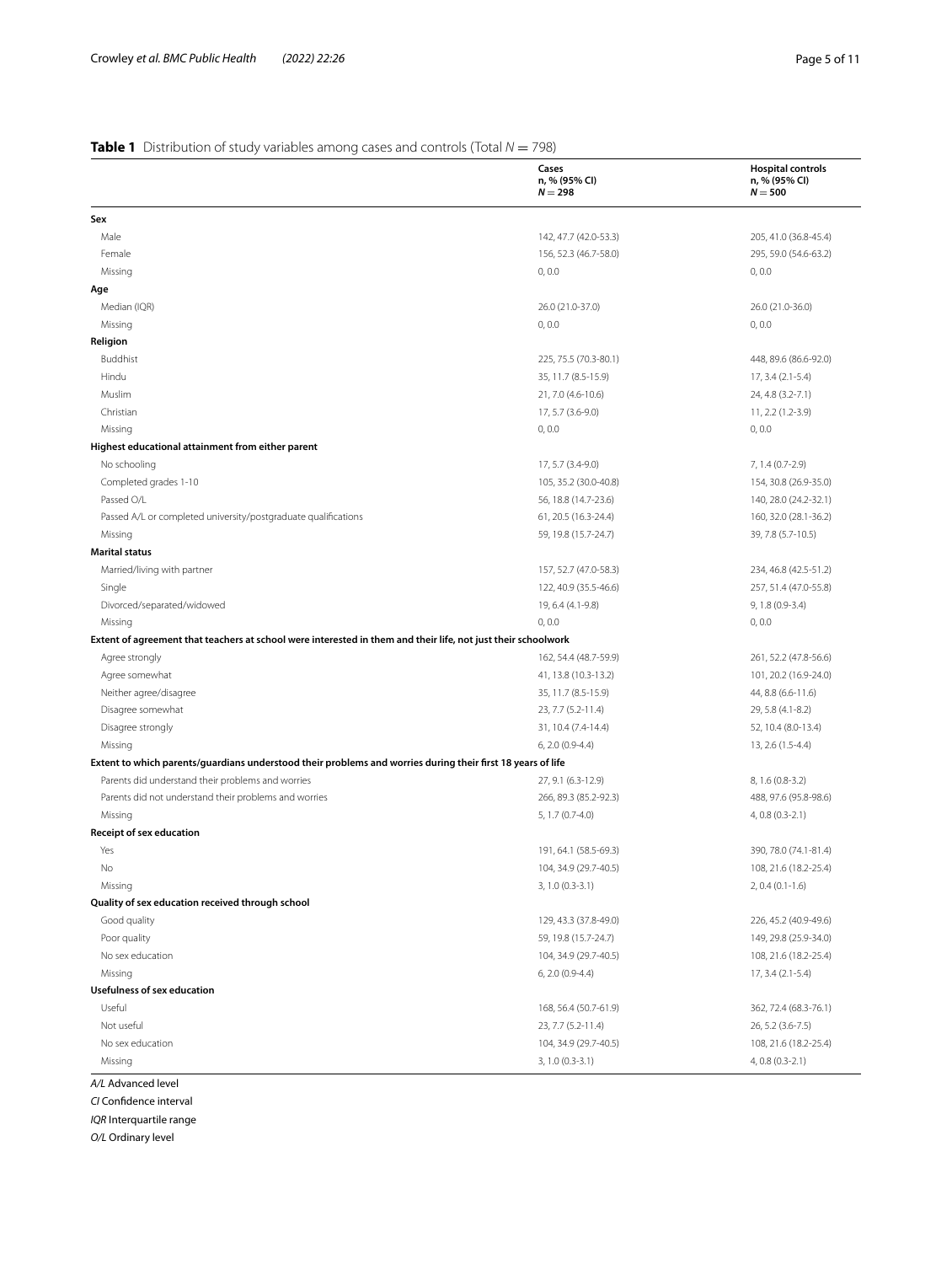| Cases<br>n, % (95% CI)<br>$N = 236$              |                       | <b>Hospital controls</b><br>n, % (95% CI)<br>$N = 445$ | Model 1<br>OR (95% CI)<br>$N = 681$ |  |
|--------------------------------------------------|-----------------------|--------------------------------------------------------|-------------------------------------|--|
| <b>Receipt of sex education</b>                  |                       |                                                        |                                     |  |
| Yes                                              | 167, 70.8 (64.6-76.2) | 352, 79.1 (25.1-82.6)                                  | 1.00                                |  |
| No                                               | 69, 29.2 (23.8-35.4)  | 93. 20.9 (17.4-24.9)                                   | $1.68(1.11 - 2.55)$                 |  |
| Quality of sex education received through school |                       |                                                        |                                     |  |
| Good quality                                     | 113, 47.9 (41.6-54.3) | 211, 47.4 (42.8-52.1)                                  | 1.00                                |  |
| Poor quality                                     | 54, 22.9 (18.0-28.7)  | 141, 31.7 (27.5-31.2)                                  | $0.78(0.53-1.16)$                   |  |
| No sex education                                 | 69, 29.2 (23.8-35.4)  | 93, 20.9 (17.4-24.9)                                   | 1.54 (0.99-2.38)                    |  |
| Usefulness of sex education                      |                       |                                                        |                                     |  |
| Useful                                           | 146, 61.9 (55.5-67.9) | 328, 73.7 (69.4-77.6)                                  | 1.00                                |  |
| Not useful<br>21, 8.9 (5.9-13.3)                 |                       | 24, 5.4 (3.6-7.9)                                      | 1.95 (1.04-3.65)                    |  |
| No sex education                                 | 69, 29.2 (23.8-35.4)  | 93, 20.9 (17.4-24.9)                                   | 1.79 (1.17-2.72)                    |  |

## <span id="page-5-0"></span>**Table 2** Primary multivariable logistic regression models for associations between sex education and self-poisoning

Hospital controls, complete case analysis (Total  $N = 681$ )

Model 1: Adjusted for sex, age and religion

*OR* Odds Ratio (if the OR>1, this suggests that exposed individuals were more likely to have self-poisoned than non-exposed individuals)

*CI* Confdence Interval (if the CI overlaps 1, this suggests that there is no statistical evidence of a diference in risk between exposed and non-exposed individuals)

education or those who received poor quality sex education were more likely to have self-poisoned than those who received good quality sex education (Table [2\)](#page-5-0). There was statistical evidence to suggest that those who had not received sex education (OR 1.79 (95% CI 1.17-2.72)) and those who received sex education that was not useful (OR 1.95 (95% CI 1.04-3.65)) were more likely to have selfpoisoned than those who received useful sex education.

The addition of parental education to the model (Model 2, Tables  $3$  and  $4$ ) did not alter the associations, except for the association between receipt of sex education and self-poisoning, which was attenuated (OR 1.45 (95% CI 0.95-2.23)).

Sex -stratified models suggest that the effect sizes were overall greater among males, but formal tests of interaction found only weak evidence of an interaction by sex for the association between self-poisoning and receipt of sex education  $(p=0.06)$  (Table [4](#page-6-0)). No evidence was found of an interaction by sex for the associations between selfpoisoning and quality ( $p=0.15$ ) or usefulness ( $p=0.16$ ) of sex education.

# **Post‑hoc analysis**

The addition of marital status to the models (Model 3, Tables [3](#page-5-1) and [4\)](#page-6-0) did not alter the associations.

#### **Sensitivity analyses**

When including all participants, regardless of missing data (Supplementary Tables [2](#page-8-0) and [3](#page-8-0)), efect sizes for the associations between both receipt and usefulness of sex education and self-poisoning were larger but consistent with the main analysis using only complete cases. When using the community control series (Supplementary Tables [4](#page-8-0) and [5\)](#page-8-0), efect sizes for the associations between both receipt and usefulness of sex education and self-poisoning were larger but consistent with the main analysis using the hospital controls.

<span id="page-5-1"></span>**Table 3** Secondary multivariable logistic regression models for associations between sex education and self-poisoning

|                                                  | Model 2<br>OR (95% CI)<br>$N = 681$ | Model 3<br>OR (95% CI)<br>$N = 681$ |
|--------------------------------------------------|-------------------------------------|-------------------------------------|
| <b>Receipt of sex education</b>                  |                                     |                                     |
| Yes                                              | 1.00                                | 1.00                                |
| No                                               | 1.45 (0.95-2.23)                    | $1.69(1.12 - 2.57)$                 |
| Quality of sex education received through school |                                     |                                     |
| Good quality                                     | 1.00                                | 1.00                                |
| Poor quality                                     | $0.77(0.52 - 1.16)$                 | $0.77(0.52 - 1.15)$                 |
| No sex education                                 | 1.32 (0.84-2.08)                    | 1.54 (0.99-2.40)                    |
| Usefulness of sex education                      |                                     |                                     |
| Useful                                           | 1.00                                | 1.00                                |
| Not useful                                       | $2.17(1.15 - 4.11)$                 | 1.93 (1.03-3.61)                    |
| No sex education                                 | 1.55 (1.00-2.39)                    | 1.80 (1.18-2.74)                    |

Hospital controls, complete case analysis (Total *N*=681)

Model 2: Adjusted for sex, age, religion, highest educational attainment of either parent

Model 3: Adjusted for sex, age, religion, marital status

*OR* Odds Ratio (if the OR>1, this suggests that exposed individuals were more likely to have self-poisoned than non-exposed individuals)

*CI* Confdence Interval (if the CI overlaps 1, this suggests that there is no statistical evidence of a diference in risk between exposed and non-exposed individuals)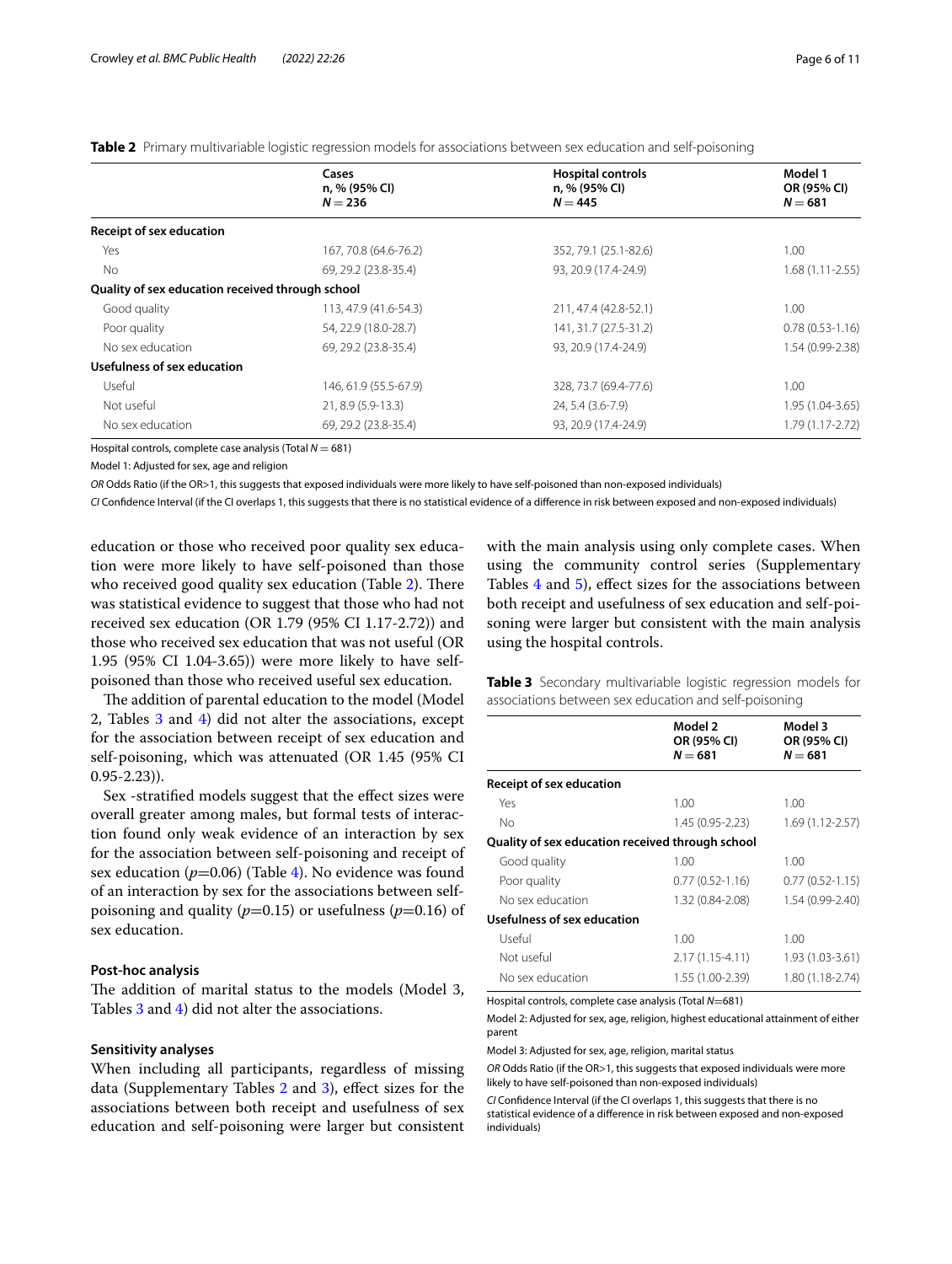<span id="page-6-0"></span>

| Table 4 Multivariable logistic regression models for associations between sex education and self-poisoning, stratified by sex |  |  |  |  |  |
|-------------------------------------------------------------------------------------------------------------------------------|--|--|--|--|--|
|                                                                                                                               |  |  |  |  |  |

|                                                  | Model 1             |                     |      | Model 2             |                     |      | Model 3             |                   |      |
|--------------------------------------------------|---------------------|---------------------|------|---------------------|---------------------|------|---------------------|-------------------|------|
|                                                  | Female              | Male                | p    | Female              | Male                | р    | Female              | Male              | p    |
|                                                  | OR (95% CI)         | OR (95% CI)         |      | OR (95% CI)         | OR (95% CI)         |      | OR (95% CI)         | OR (95% CI)       |      |
| <b>Receipt of sex education</b>                  |                     |                     |      |                     |                     |      |                     |                   |      |
| Yes                                              | 1.00                | 1.00                | 0.06 | 1.00                | 1.00                | 0.05 | 1.00                | 1.00              | 0.06 |
| <b>No</b>                                        | $1.12(0.61 - 2.03)$ | 2.58 (1.40-4.73)    |      | $0.94(0.51 - 1.75)$ | $2.25(1.21 - 4.17)$ |      | $1.15(0.63 - 2.12)$ | 2.58 (1.40-4.74)  |      |
| Quality of sex education received through school |                     |                     |      |                     |                     |      |                     |                   |      |
| Good quality                                     | 1.00                | 1.00                | 0.15 | 1.00                | 1.00 <sub>1</sub>   | 0.13 | 1.00                | 1.00              | 0.16 |
| Poor quality                                     | $0.83(0.51-1.36)$   | $0.68(0.35-1.35)$   |      | $0.81(0.49-1.33)$   | $0.71(0.36-1.41)$   |      | $0.81(0.49-1.32)$   | $0.68(0.34-1.34)$ |      |
| No sex education                                 | $1.04(0.56 - 1.94)$ | 2.27 (1.19-4.33)    |      | $0.87(0.45-1.66)$   | 2.01 (1.05-3.88)    |      | 1.06 (0.56-1.99)    | 2.27 (1.19-4.33)  |      |
| Usefulness of sex education                      |                     |                     |      |                     |                     |      |                     |                   |      |
| Useful                                           | 1.00                | 1.00                | 0.16 | 1.00                | 1.00                | 0.13 | 1.00                | 1.00              | 0.17 |
| Not useful                                       | 1.96 (0.88-4.37)    | $2.13(0.77 - 5.87)$ |      | 2.03 (0.90-4.56)    | 2.71 (0.95-7.75)    |      | 1.83 (0.82-4.08)    | 2.10 (0.76-5.79)  |      |
| No sex education                                 | $1.18(0.65 - 2.16)$ | 2.79 (1.50-5.18)    |      | $1.00(0.54-1.86)$   | 2.46 (1.31-4.63)    |      | 1.21 (0.66-2.22)    | 2.79 (1.50-5.18)  |      |

Hospital controls, complete case analysis (Total *N*=681; Females *N*=402, Males *N*=279)

Model 1: Adjusted for sex, age and religion

Model 2: Adjusted for sex, age, religion, highest educational attainment of either parent

Model 3: Adjusted for sex, age, religion, marital status

*OR* Odds Ratio (if the OR>1, this suggests that exposed individuals were more likely to have self-poisoned than non-exposed individuals)

*CI* Confdence Interval (if the CI overlaps 1, this suggests that there is no statistical evidence of a diference in risk between exposed and non-exposed individuals) *p* values are presented for the test of interaction by sex

#### **Potential mediating factors**

Supplementary Table [6](#page-8-0) reports *number of children, domestic violence* and *childhood sexual abuse*, stratifed by receipt of sex education and case-control status. Observation of the distributions of these variables did not highlight any potential mediators of the association between sex education and self-poisoning.

# **Discussion**

In this explorative analysis, we found that participants who reported not receiving sex education were more likely to have self-poisoned than those who did receive sex education, with nearly a doubling in risk. We also found strong evidence that those who received sex education but did not consider it useful, were more likely to have self-poisoned than those who found it useful. We found no statistical evidence that the quality of sex education, as measured here, was associated with self-poisoning risk.

In contrast to previous qualitative studies that have highlighted the links between social norms of sexuality and suicidal behaviour as an issue primarily among young women  $[12-14]$  $[12-14]$ , we did not find statistical evidence of a difference between sexes. This may be because the sex education questions asked in the interview were culturally unacceptable, as women are not expected to have knowledge of sex before marriage [\[17\]](#page-9-14). Furthermore, gender-based cultural norms that dictate women

should be modest and not discuss sexual matters may have affected women's responses to the questions [[13](#page-9-11), [14,](#page-9-15) [22,](#page-9-19) [49\]](#page-10-26). It is possible that female participants were less likely than males to discuss sex education or openly critisise any sex education they received with the study researchers.

#### **Possible mechanisms and implications**

By the WHO defnition of CSE, the role of sex education is more than to prevent unwanted pregnancies and sexually-transmitted infections, but to equip young people with knowledge of wider reproductive health and relationship issues [\[31](#page-10-8)]. CSE could provide a platform for more open and earlier conversations around relationships and rights, including domestic violence. There is strong evidence that school-based sex education programmes have the potential to improve knowledge, change attitudes and reduce the incidence of domestic and intimate partner violence [[29\]](#page-10-6). Mechanisms for how this works include providing confict management skills, shifting gender norms, and focusing on social justice [[29\]](#page-10-6). Exposure to domestic violence has been identifed as a risk factor for suicidal behaviour in a variety of contexts [[50–](#page-10-27) [52\]](#page-10-28), including Sri Lanka [\[12](#page-9-10), [45](#page-10-22), [53\]](#page-10-29). A plausible hypothesis is that prevention of domestic violence may be one mediating pathway between sex education and reduced deliberate self-poisoning in Sri Lanka. Another potential mediating pathway is through preventing childhood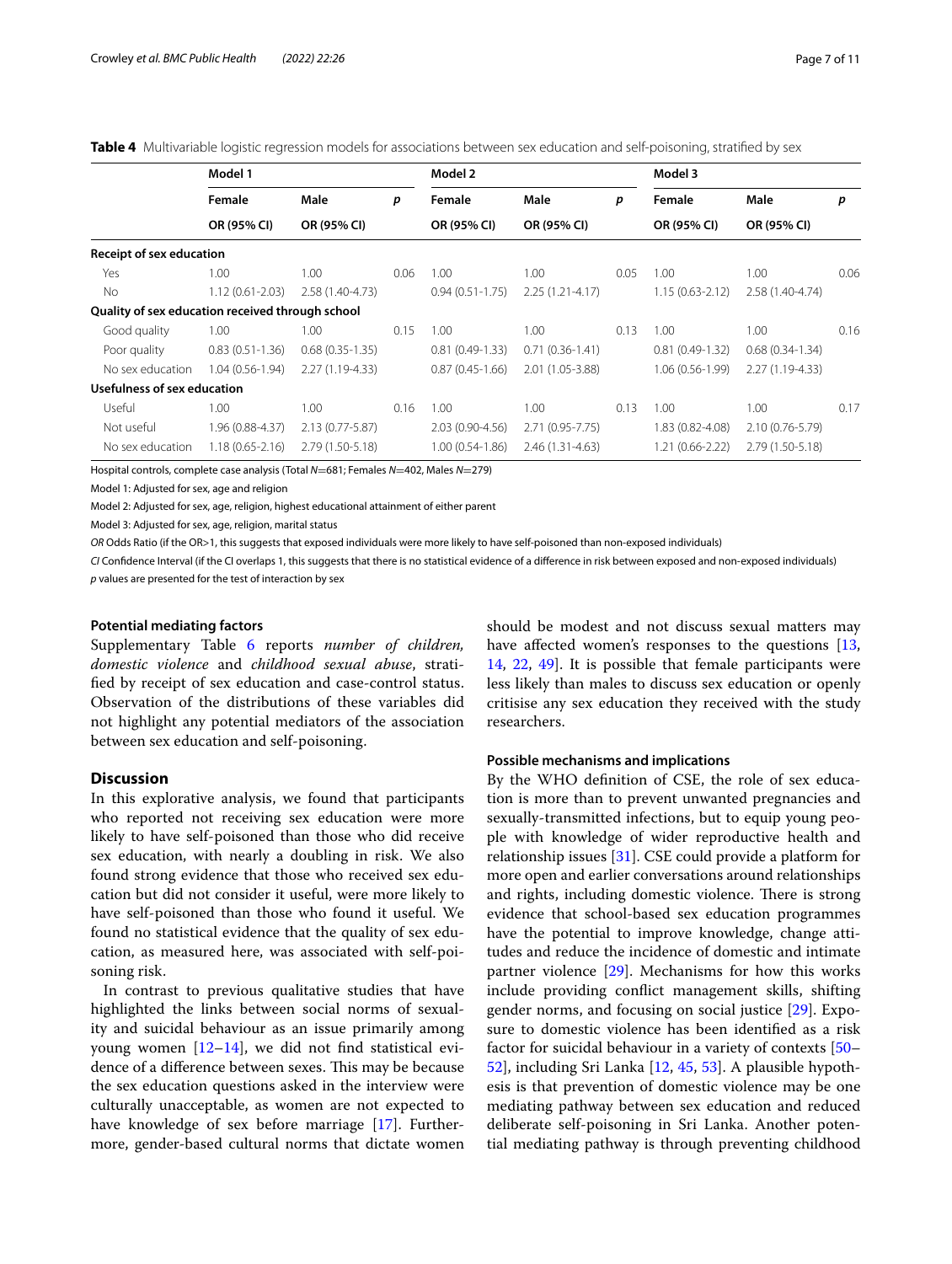sexual abuse [[29](#page-10-6), [54](#page-10-30), [55\]](#page-10-31). We explored whether there was any evidence that domestic violence or childhood sexual abuse were mediating factors in our sample by presenting the distributions of these variables by both self-poisoning and receipt of sex education (Supplementary Table [6](#page-8-0)). When crudely observing these distributions, there was no indication that these were potential mediators. However, this was likely due to methodological issues as the study was not designed to explore this question, and should therefore not be interpreted as lack of an association (see further information in Supplementary Table [6](#page-8-0) footnotes).

Teaching on the biological aspects of puberty may also be facilitated through CSE. In some Sri Lankan communities, puberty is a taboo subject that, like sex, is not openly discussed in the home. Puberty is seen as a time when young people, especially girls, are expected to develop a sense of shame, shyness, respect and compliance towards their parents [\[19](#page-9-17)]. As a result, young people feel they cannot ask parents about what is happening to their bodies and parents feel that, like sex education, their children should learn about it through other sources such as school [\[19](#page-9-17)]. A study conducted by the United Nations Population Fund found that 66% of girls were not aware of menstruation until their frst period and 75% believed menstrual blood was polluted [\[54](#page-10-30)]. Yet, puberty also represents a time of celebration; rituals such as "big girl parties" (arranged when girls reach menarche) are ubiquitous across most ethnic and cultural groups in some form [[18,](#page-9-16) [19](#page-9-17)]. Perhaps this discordance explains why issues related to puberty have been identifed as a source of psychological distress among young people in Sri Lanka [\[56\]](#page-10-32).

Reproductive consequences such as large numbers of children, inadequate birth spacing, unplanned pregnancies, and abortions, may also be mechanisms through which lack of efective sex education contributes towards self-harm. Our study did not collect data on these factors other than number of children, which did not appear to have a role in explaining the association between sex education and self-poisoning in our sample (Supplementary Table [6](#page-8-0)). Again, this is likely due to methodological issues as opposed to evidence of lack of an association.

Finally, as a public health intervention that has the potential for widespread coverage, CSE may help to shape and change gender norms around sexual behaviour over time. There are ample examples from different settings that demonstrate how gender norms infuence health [[57](#page-10-33)]. For example, in Zambia, discordance between the attitudes of women to pre-marital sex and women's sexual behaviour is strongly correlated with the prevalence of HIV [\[57\]](#page-10-33). In some Sri Lankan communities, if a girl is seen 'with' a boy in public, even if not in a romantic sense, she is seen to have brought shame upon herself and by extension her family [\[14](#page-9-15), [21\]](#page-9-20). In this sense, it is not the relationship itself that leads to the 'suicidelike act, but the parental reaction to the discovery of an illicit relationship, the associated shame for her and her family, fear of the repercussions, and actual repercussions, that lead to self-poisoning. Over 90% of our sample reported that their parents did not understand their worries when they were a child (Table [1](#page-4-0)), which suggests a significant degree of intergenerational dissonance. There is some evidence from the US that school-based relationship education can lead not only to improved dating relationships, but also improved parent-adolescent relationships [[58\]](#page-10-34). However, this may not be translatable to the Sri Lankan context. An appropriate future research area would be to explore what schools can do to equip Sri Lankan adolescents with resilience to gender-based cultural norms and family expectations surrounding sex and relationships, and whether this can be incorporated into a CSE curriculum.

The social sciences literature presents two main schools of thought on how changes to societal norms can be achieved; changing individuals' attitudes, or changing the norms embedded within institutions, which ultimately requires a shift in power structures [\[59](#page-10-35)]. The possible mechanisms outlined above mostly align with the assumption that changing individual attitudes around sexual behaviour will lead to a reduction in selfpoisoning. However, recent backlash at the suggestion of introducing a sex education textbook in Sri Lanka [[37](#page-10-14)] demonstrated that changes in attitude are required at an institutional level. Those working in education policy must be motivated to prioritise the delivery of high-quality, age-appropriate sex education in schools, and have the necessary skills to do so.

Sex education is, in theory, easily modifable at a population-level. For sex education to be a target for intervention, it is essential that stakeholders such as teachers and parents are engaged. Two thirds of both cases and controls in our sample agreed that their teachers had been interested in them and their life, not just schoolwork (Table [1](#page-4-0)), which suggests a degree of pastoral involvement and a sense that teachers are interested in students' wellbeing. However, there exist several barriers to implementing sex education in schools, such as perceived abilities of staf, uncertainties around roles, fears of encouraging precocious sexual behaviour, threats from parents and shyness and anxieties of teachers over talking about sex related topics to children [[35](#page-10-12), [36](#page-10-13), [54](#page-10-30)]. For CSE to be implemented and achieve widespread coverage, teachers need to feel empowered to discuss sex with their students. This can only happen with adequate teacher training and mentoring, supported by administrative and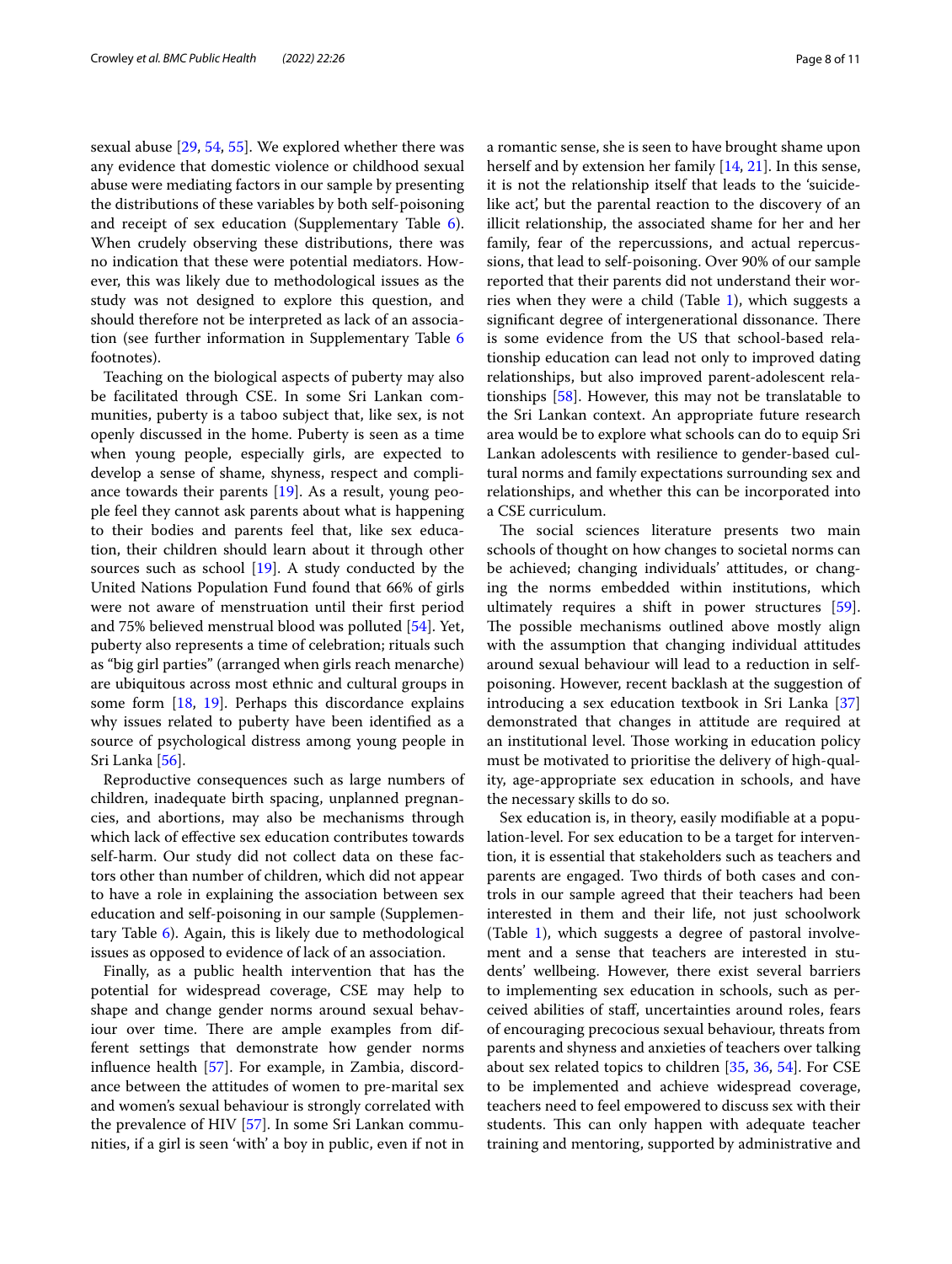policy change, and crucially with student and community buy-in. NGOs which are already skilled in delivering CSE using participatory methods and have readily-available educational materials may be well-placed to support the training of teachers [\[60](#page-10-36)].

Given the multifactorial nature of self-harm, we suggest that the fndings of this explorative analysis should be applied not on an individual, but a population level. One explanatory model is that the point at which sex education is delivered in schools is an opportune time to intervene in the lives of young people, by providing them with knowledge, which in turn empowers them, leading to population-level change in societal attitudes and behaviours. This type of change undoubtedly takes time. Future research, conducted over a long period of time, is required to explore whether this theory holds true.

#### **Strengths and limitations**

To our knowledge, this is the frst study to quantitatively explore the association between sex education and selfpoisoning in Sri Lanka. This is important, in light of evidence that suggests that mental illness is less prevalent among those who self-harm in LMICs compared to HICs, suggesting that other risk factors are likely to play a more significant role  $[8-10, 61]$  $[8-10, 61]$  $[8-10, 61]$  $[8-10, 61]$ . The findings add to the feld in terms of understanding the life-course trajectory of self-harm in Sri Lanka and provide an important starting point for future research exploring this area in-depth. The variables had few missing data points and running the analyses with all participants (irrespective of missing data) did not change the overall interpretation of the results.

The findings of this study should be interpreted in light of its limitations. First, the sex education questions were not validated, therefore it is not certain whether they accurately captured the concepts of receipt, quality and usefulness of sex education in this context. The questions did not specify where or when sex education was received, or what topics participants considered to be sex education (for example, basic anatomical knowledge or a much wider range of topics such as those promoted by the WHO  $[31]$  $[31]$  $[31]$ ). The participants may not have known what constitutes good quality or useful sex education if they had nothing to compare their experiences to and may have been unfamiliar with the concept of evaluating teaching sessions. Furthermore, the questions were potentially not culturally sensitive or acceptable. There were also potential procedural issues. The study team conducting interviews reported that participants seemed hesitant to answer these questions and researchers often had to repeat them several times. Gender-matching the data collectors to interviewees may have improved disclosure, however we do not think it would have made a signifcant diference as all

data collectors were female, men in this context generally fnd it easier to talk about sex than women, and our stratifed analysis suggested that disclosure among men was not an issue, with higher effect sizes seen among males. The researchers also raised issues with the placement of the sex education questions in the interview, as they appeared relatively early on in the encounter, before good rapport was established. All of these factors suggest our fndings are likely to underestimate the true proportion of the population who did not receive, or received poor quality/not useful, sex education. Another limitation is that data was not collected on potentially important mediating factors such as number of pregnancies, miscarriages, stillbirths and abortions. Finally, signifcant regional variations in both suicide rates  $[62]$  and reproductive health indices  $[63]$  exist in Sri Lanka, therefore these fndings may not be generalisable nationally.

# **Conclusion**

This study reports novel findings of an association between sex education and self-poisoning in Kandy, Sri Lanka, and provides a starting point for further work in this area. As sex education can be modifed at a population level, this association should be explored further to predict whether improvements in sex education are associated with a reduction in self-poisoning. Future studies would ideally be prospective in nature, with the caveat that self-poisoning is a rare outcome which may not be amenable to prospective study designs. There is a need for a validated tool to measure experiences of sex education in Sri Lanka. Future research should also aim to understand the theory of change in more depth, which would be best achieved by conducting qualitative research with young people, parents and teachers delivering sex education.

#### **Abbreviations**

A/L: Advanced level; CI: Confdence interval; CSE: Comprehensive sexuality education; HICs: High-income countries; IQR: Interquartile range; LGBTQ+: Lesbian, gay, bisexual, transgender, queer +; LMICs: Low- and middle-income countries; NGOs: Non-governmental organisations; O/L: Ordinary level; OR: Odds ratio; THP: Teaching Hospital Peradeniya; US: United States; WHO: World Health Organisation.

# **Supplementary Information**

The online version contains supplementary material available at [https://doi.](https://doi.org/10.1186/s12889-021-12374-4) [org/10.1186/s12889-021-12374-4](https://doi.org/10.1186/s12889-021-12374-4).

<span id="page-8-0"></span>**Additional fle 1.** Supplementary tables, referred to in the main manuscript

#### **Acknowledgements**

The authors would like to thank the senior academics who have acted as advisors for the study: Professors Chris Metcalfe, David Gunnell and Gene Feder (University of Bristol), Professor Michael Eddleston (University of Edinburgh)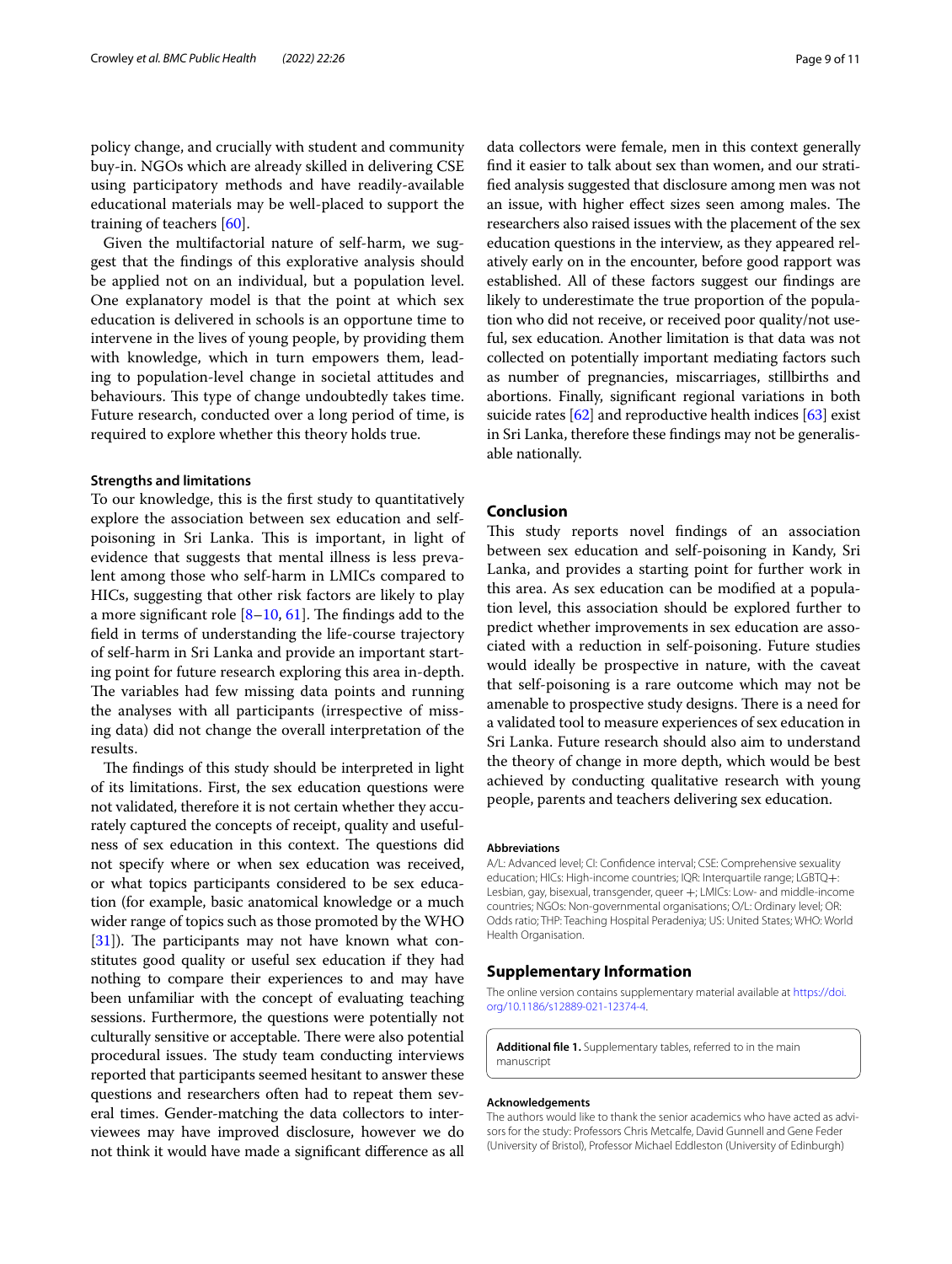and Professor Flemming Konradsen (University of Copenhagen). The authors would also like to thank Dr Asha Abeyasekera (University of Colombo) for providing support with interpreting the fndings of this analysis and ofering comments on the initial draft of the manuscript. The authors would like to thank the staff at SACTRC, in particular Chamil Kumara, Indunil Abeyratne, and Sujani Ekanayake for their support in setting up the study and would like to acknowledge the substantial contribution of the data collection team Azra Aroos, Kasuni Silva, Tharuka Silva and Sandareka Samarakoon, and the staff at the Teaching Hospital Peradeniya for accommodating this research. The authors thank Mr Upali Perera for designing and maintaining the study database. Finally, the authors would like to acknowledge the Elizabeth Blackwell Institute for Health Research, University of Bristol and the Wellcome Trust Institutional Strategic Support Fund for supporting DK.

#### **Authors' contributions**

DK and TR were responsible for study concept and design. DK, TR, and LS secured funding for the study. DK and TR wrote the study protocol. DK, TR and PB were responsible for piloting the survey. TR and PB were responsible for supervising data collection. GC and DK wrote the data analysis plan (published on the Open Science Framework). GC was responsible for data analysis, manuscript preparation, coordination and revision. GC, DK, TR, PB, LS, AM and SG contributed to interpretation of data. All authors provided critical evaluation and revision of the manuscript and have given fnal approval of the manuscript accepting responsibility for all aspects.

#### **Funding**

This work was supported by the UK Medical Research Council (grant number MC\_PC\_MR/R019622/1), and the Elizabeth Blackwell Institute for Health Research, University of Bristol. This research was funded in part by the Wellcome Trust Institutional Strategic Support Fund [ISSF3: 204813/Z/16/Z]. The funders had no role in study design, data collection and analysis, decision to publish, or preparation of the manuscript.

#### **Availability of data and materials**

Data are available at the University of Bristol data repository, data.bris, at [https://doi.org/10.5523/bris.37pg6mv6x35r12b98aoq4blcgs.](https://doi.org/10.5523/bris.37pg6mv6x35r12b98aoq4blcgs) Given the sensitivity of the data and only researchers at verifable institutions will be able to access data. Any requests will be reviewed by the University of Bristol Access Committee, which includes senior researchers and representatives from the University. Data will only be released once a controlled data access agreement has been signed by a nominated institutional signatory.

# **Declarations**

#### **Ethics approval and consent to participate**

The study was ethically approved by the Ethics Review Committee of the Faculty of Medicine, University of Peradeniya, Sri Lanka. All participants were provided with a study information sheet and completed a written informed consent form. The authors assert that all procedures contributing to this work comply with the ethical standards of the relevant national and institutional committees on human experimentation and with the Helsinki Declaration of 1975, as revised in 2008.

#### **Consent for publication**

N/a

#### **Competing interests**

None

#### **Author details**

<sup>1</sup> Population Health Sciences, Bristol Medical School, University of Bristol, Bristol, UK. <sup>2</sup>South London and Maudsley NHS Foundation Trust, London, UK.<br><sup>3</sup>South Asian Clinical Toxicology Research Collaboration, Faculty of Modicine <sup>3</sup> South Asian Clinical Toxicology Research Collaboration, Faculty of Medicine, University of Peradeniya, Peradeniya, Sri Lanka. <sup>4</sup>Translational Health Research Institute, Western Sydney University, New South Wales, Australia. <sup>5</sup>Department of Health Promotion, Faculty of Applied Sciences, Rajarata University of Sri Lanka, Mihintale, Sri Lanka. <sup>6</sup>Mental Health Unit, Bundaberg Hospital, Bundaberg, Queensland, Australia. <sup>7</sup> Family Planning Association of Sri Lanka, Colombo, Sri Lanka. <sup>8</sup> Department of Psychiatry, Faculty of Medicine, University of Peradeniya, Peradeniya, Sri Lanka.

Received: 30 April 2021 Accepted: 30 November 2021 Published online: 06 January 2022

#### **References**

- <span id="page-9-0"></span>1. WHO. Suicide worldwide in 2019: Global Health Estimates. 2021 [Available from:<https://apps.who.int/iris/rest/bitstreams/1350975/retrieve>].
- <span id="page-9-1"></span>2. Knipe DW, Gunnell D, Eddleston M. Preventing deaths from pesticide self-poisoning - learning from Sri Lanka's success. Lancet Glob Health. 2017;5(7):e651–e2.
- <span id="page-9-2"></span>3. de Silva VA, Senanayake SM, Dias P, Hanwella R. From pesticides to medicinal drugs: time series analyses of methods of self-harm in Sri Lanka. Bull World Health Organ. 2012;90(1):40–6.
- <span id="page-9-3"></span>4. Global burden of disease. Sri Lanka, both sexes, all ages, 2017, deaths. 2017.
- <span id="page-9-4"></span>5. Pearson M, Metcalfe C, Jayamanne S, Gunnell D, Weerasinghe M, Pieris R, et al. Efectiveness of household lockable pesticide storage to reduce pesticide self-poisoning in rural Asia: a community-based, cluster-randomised controlled trial. Lancet. 2017;390(10105):1863–72.
- <span id="page-9-5"></span>6. Carroll R, Metcalfe C, Gunnell D. Hospital presenting self-harm and risk of fatal and non-fatal repetition: systematic review and meta-analysis. PLoS One. 2014;9(2):e89944.
- <span id="page-9-6"></span>7. Hawton K, Saunders K, Topiwala A, Haw C. Psychiatric disorders in patients presenting to hospital following self-harm: a systematic review. J Afect Disord. 2013;151(3):821–30.
- <span id="page-9-7"></span>8. Knipe D, Williams AJ, Hannam-Swain S, Upton S, Brown K, Bandara P, et al. Psychiatric morbidity and suicidal behaviour in low- and middleincome countries: a systematic review and meta-analysis. PLoS Med. 2019;16(10):e1002905.
- 9. Knipe D, Metcalfe C, Hawton K, Pearson M, Dawson A, Jayamanne S, et al. Risk of suicide and repeat self-harm after hospital attendance for non-fatal self-harm in Sri Lanka: a cohort study. Lancet Psychiatry. 2019;6(8):659–66.
- <span id="page-9-8"></span>10. Pushpakumara PHGJ, Adikari AMP, Rajapakse TN, Thennakoon SUB, Ranil A, Dawson AH. Exploration of associations between deliberate self-poisoning and psychiatric disorders in Rural Sri Lanka: a case control study. Research Square 2021.
- <span id="page-9-9"></span>11. Knipe DW, Gunnell D, Pieris R, Priyadarshana C, Weerasinghe M, Pearson M, et al. Socioeconomic position and suicidal behaviour in rural Sri Lanka: a prospective cohort study of 168,000+ people. Soc Psychiatry Psychiatr Epidemiol. 2019;54(7):843–55.
- <span id="page-9-10"></span>12. Konradsen F, Hoek W, Peiris P. Reaching for the bottle of pesticide- -a cry for help. Self-inficted poisonings in Sri Lanka. Soc Sci Med. 2006;62(7):1710–9.
- <span id="page-9-11"></span>13. Marecek J. Young women's suicide in Sri Lanka: cultural, ecological, and psychological factors. Asian J Couns. 2006;13(1):63–92.
- <span id="page-9-15"></span>14. Abeyasekera AL, Marecek J. Embodied shame and gendered demeanours in young women in Sri Lanka. Fem Psychol. 2019;29(2):157–76.
- <span id="page-9-12"></span>15. Knipe D, Metcalfe C, Lambert H, Gunnell D, Jayamanne S, Rajapakse T, et al. Preventing suicide in Sri Lanka: supporting vulnerable populations. Bristol: University of Bristol. [Available from: [http://www.bristol.ac.uk/polic](http://www.bristol.ac.uk/policybristol/policy-briefings/preventing-suicide-sri-lanka/) [ybristol/policy-briefings/preventing-suicide-sri-lanka/](http://www.bristol.ac.uk/policybristol/policy-briefings/preventing-suicide-sri-lanka/).
- <span id="page-9-13"></span>16. Chandradasa M. Suicidal ideation in gay adolescents in the context of cultural stigma and criminalized homosexuality in Sri Lanka. Int J Soc Psychiatry. 2018;65(1):83–4.
- <span id="page-9-14"></span>17. Obeyesekere G. The cult of the goddess Pattini: Motilal Banarsidass; 1987.
- <span id="page-9-16"></span>18. Weerasooriya R. Puberty rituals In Sri Lanka: a tale of blood, demons, and fower-baths: Roar Media; 2017 [Available from: [https://roar.media/english/life/culture-identities/puberty-ritua](https://roar.media/english/life/culture-identities/puberty-rituals-in-sri-lanka-a-tale-of-blood-demons-and-flower-baths) [ls-in-sri-lanka-a-tale-of-blood-demons-and-fower-baths.](https://roar.media/english/life/culture-identities/puberty-rituals-in-sri-lanka-a-tale-of-blood-demons-and-flower-baths)
- <span id="page-9-17"></span>19. Chapin BL. Childhood in a Sri Lankan village: shaping hierarchy and desire. New Brunswick: Rutgers University Press; 2014.
- <span id="page-9-18"></span>20. Jordal M, Wijewardena K, Olsson P. Unmarried women's ways of facing single motherhood in Sri Lanka - a qualitative interview study. BMC Womens Health. 2013;13:5.
- <span id="page-9-20"></span>21. Hewamanne S. "Suicide narratives and in-between identities among Sri Lanka's global factory workers." Ethnology, Vol. 49, no.1 (Winter 2010): 1-22. Ethnology. 2010;49(1):1–22.
- <span id="page-9-19"></span>22. Amarasuriya H. Abbuddhassa Kale: a time of godlessness. Sri Lanka J Human. 2014;39.